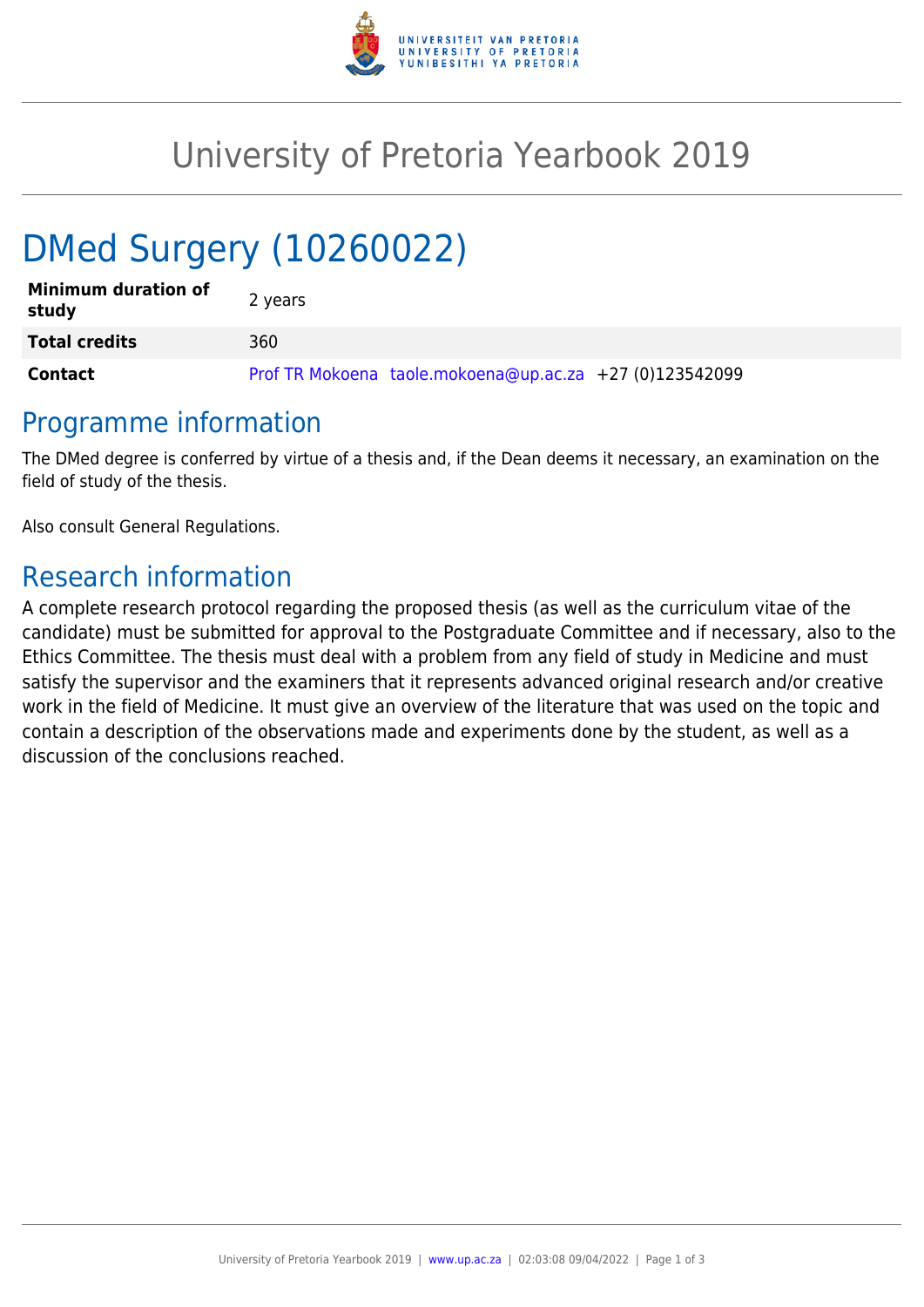

## Curriculum: Year 1

**Minimum credits: 360**

### **Core modules**

#### **Thesis: Surgery 991 (CHR 991)**

| <b>Module credits</b>         | 480.00                         |
|-------------------------------|--------------------------------|
| <b>Prerequisites</b>          | No prerequisites.              |
| Language of tuition           | Module is presented in English |
| <b>Department</b>             | Surgery                        |
| <b>Period of presentation</b> | Year                           |